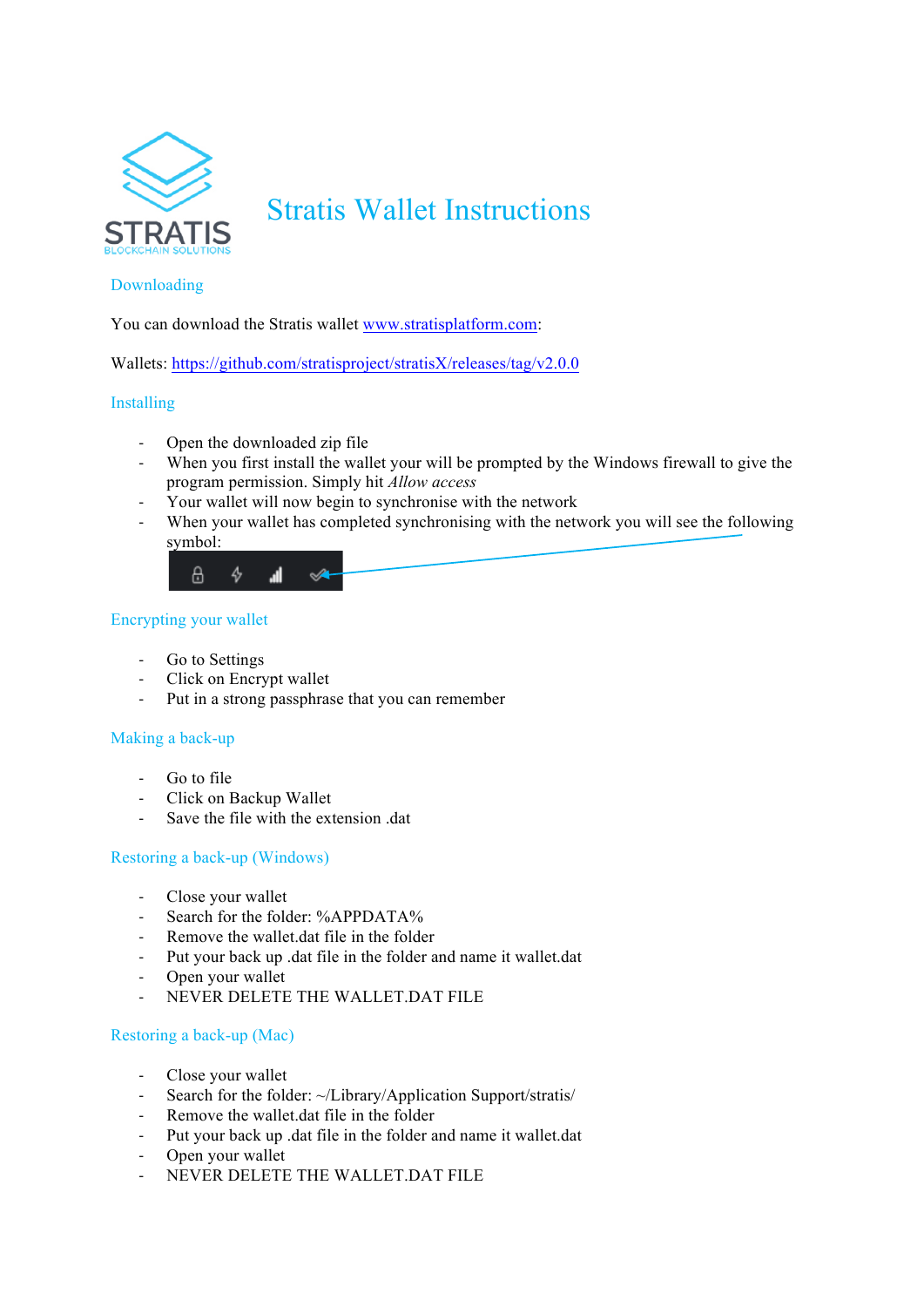#### Staking

- Open your wallet
- Go to Settings
- Click on Unlock wallet

| <b>Unlock wallet</b>                                              |        |  |
|-------------------------------------------------------------------|--------|--|
|                                                                   |        |  |
| This operation needs your wallet passphrase to unlock the wallet. |        |  |
|                                                                   |        |  |
| Enter passphrase                                                  |        |  |
|                                                                   |        |  |
| For staking only<br>OK                                            | Cancel |  |
|                                                                   |        |  |

- Fill in your passphrase
- Click the box ''For staking only'' and press OK

To check if your wallet is staking correctly:

- First check if your wallet is encrypted and currently unlocked by moving your mouse on to the lock symbol, it should look like this:



- Second check if your wallet is staking by moving your mouse on to the lightning bolt:



- And last check your active connections, by moving your mouse on to the third symbol

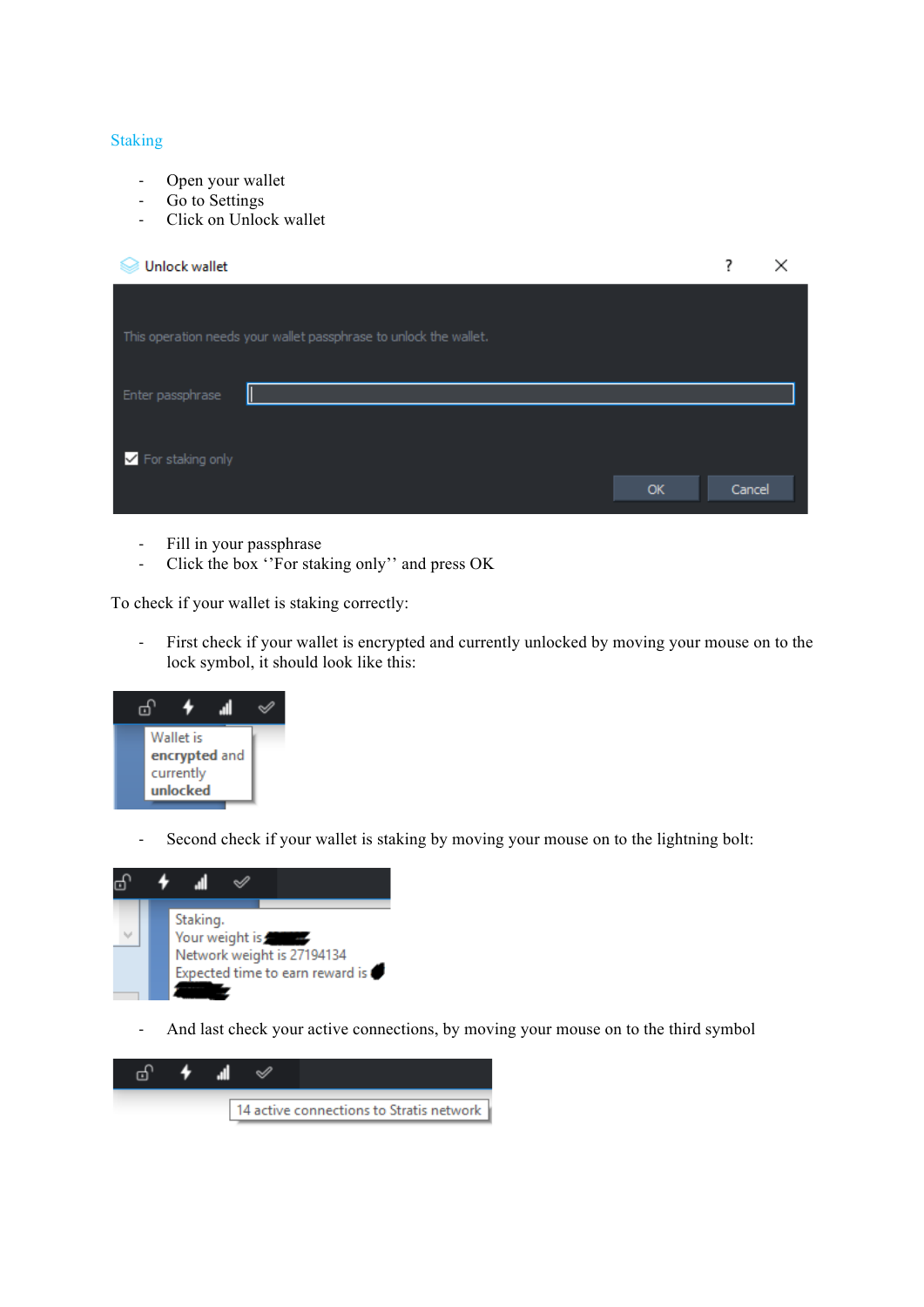When you have one active connection to the Stratis network, you can add more connections through the following steps:

- Close your wallet
- Search for the folder: %APPDATA%
- Open note pad and add the following text (see attachment 1 Node list)
- Save the file as stratis.conf (make sure the file is not saved as a .txt file) you should see an ''all file'' option when saving the conf file
- Drag the stratis.conf file into your Stratis folder
- Open your wallet and check your connections

# **Attachment 1 Node list**

addnode=101.100.131.181 addnode=103.24.76.21 addnode=103.39.15.14 addnode=105.228.19.179 addnode=122.61.39.94 addnode=130.43.36.121 addnode=14.202.183.229 addnode=145.130.7.43 addnode=149.210.135.181 addnode=151.80.42.180 addnode=153.229.142.146 addnode=154.20.228.64 addnode=158.69.160.180 addnode=162.243.166.86 addnode=169.0.4.164 addnode=172.115.243.110 addnode=173.48.167.209 addnode=180.115.37.89 addnode=183.89.29.2 addnode=196.217.85.175 addnode=2.121.13.101 addnode=2.86.73.134 addnode=200.148.41.102 addnode=210.186.21.236 addnode=213.209.65.223 addnode=216.49.57.142 addnode=217.42.11.63 addnode=217.73.141.36 addnode=222.118.200.187 addnode=223.134.231.160 addnode=24.113.171.110 addnode=31.16.249.233 addnode=37.17.180.134 addnode=40.76.60.170 addnode=41.230.123.2 addnode=45.25.170.134 addnode=5.53.163.17 addnode=50.35.92.164 addnode=59.102.56.124 addnode=62.183.124.111